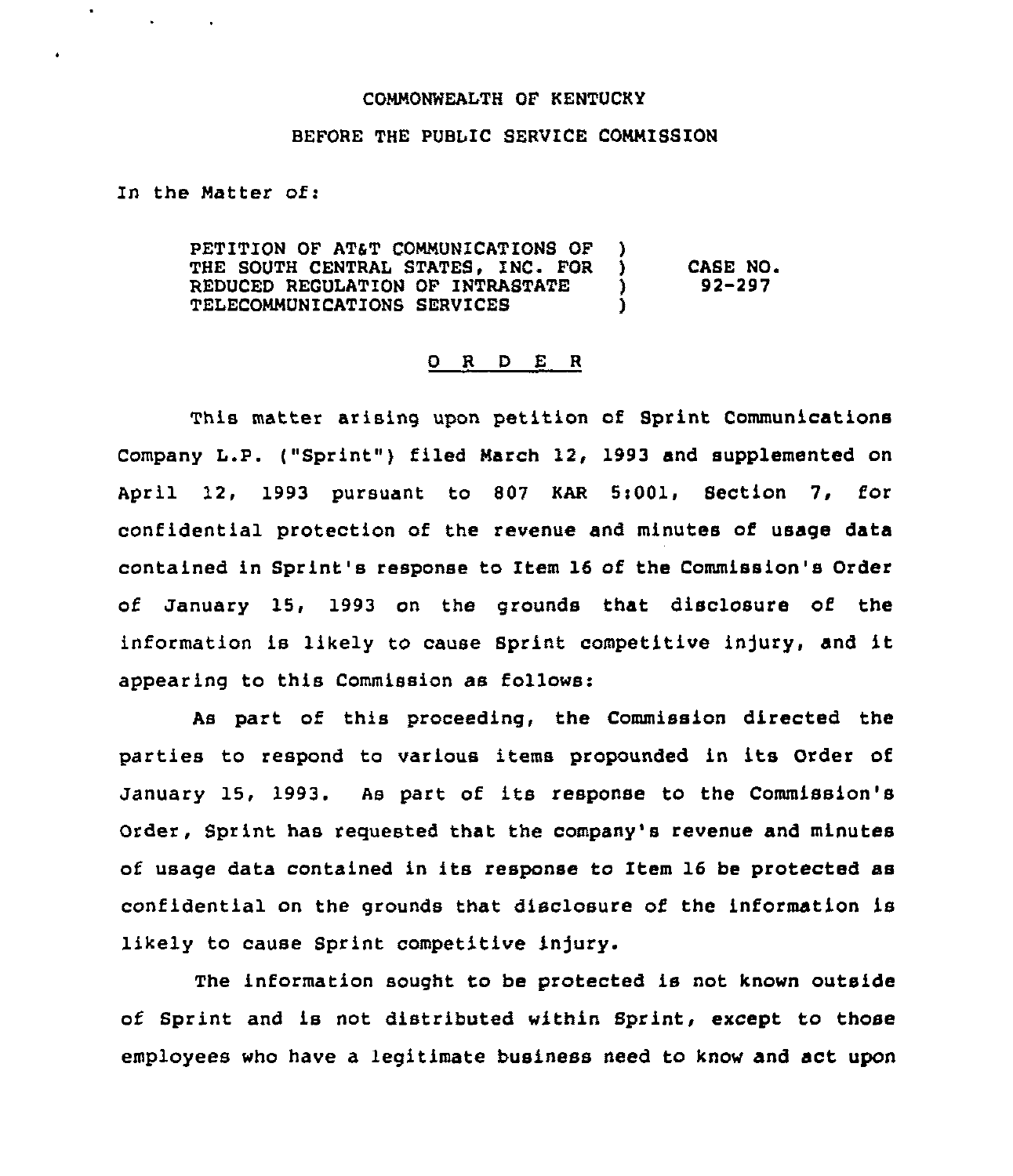the information. Sprint seeks to preserve the confidentiality of the information through all appropriate means.

 $\bullet$ 

 $\bullet$ 

KRS 61.872(1) requires information filed with the Commission to be available for public inspection unless specifically exempted by statute. Exemptions from this requirement are provided in KRS 61.878(1). That section of the statute exempts 11 categories of information. One category exempted in subparagraph (c) of that section is commercial information confidentially disclosed to the Commission. To qualify for that exemption, it must be established that disclosure of the information is likely to cause substantial competitive harm to the party from whom the information was obtained. To satisfy this test, the party claiming confidentiality must demonstrate actual competition and a likelihood of substantial competitive injury if the information is disclosed. Competitive injury occurs when disclosure of the information gives competitors an unfair business advantage.

The information sought to be protected consists of revenue and usage data for each of the products and services listed. The data contains valuable market information which competitors could use to develop a profile of Sprint's services in this state by identifying service and product specific demand and profitability. Such information would be useful in developing competing marketing strategies to the detriment of Sprint. Therefore, the information has competitive value and should be protected as confidential.

 $-2-$